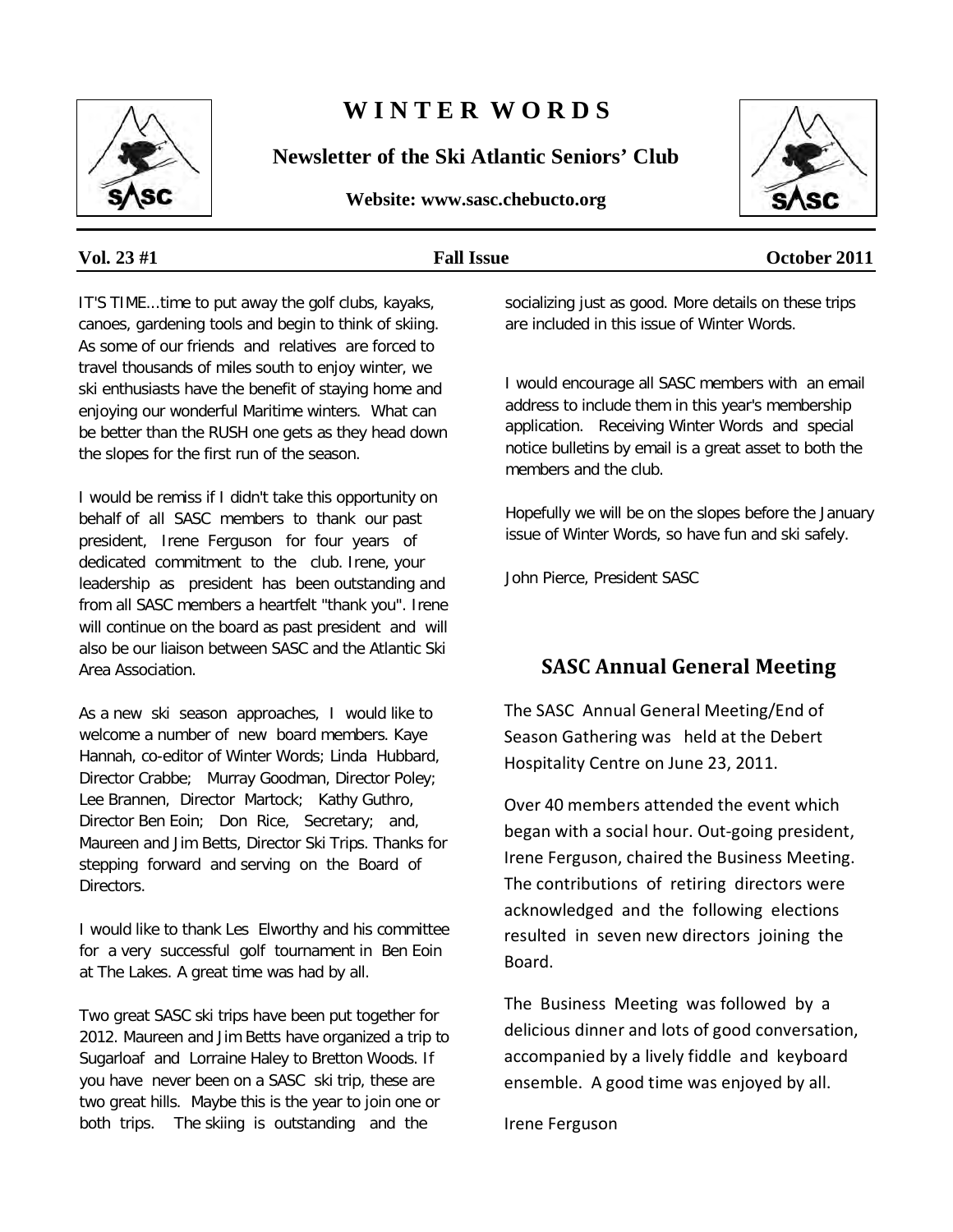## **SKI ATLANTIC SENIORS' CLUB**

#### **BOARD OF DIRECTORS 2011-2012**

| John Pierce-President              |                        | Kaye Hannah - Co-editor, Winter Words  | Jim/Maureen Betts - Directors, Ski Trips |
|------------------------------------|------------------------|----------------------------------------|------------------------------------------|
| 902-765-3055                       |                        | (506) 536-2439                         | (902) 443-4918                           |
|                                    |                        |                                        |                                          |
| Paul Black - Vice-president        |                        | Gary Thorne - Director, Mt. Farlagne   | Jim Martin - Director, Ski Instructors   |
| 902-828-3103                       |                        | 506-735-8542                           | 902-893-1083                             |
|                                    |                        |                                        |                                          |
| Irene Ferguson - Past-president    |                        | Linda Hubbard - Director, Crabbe Mt.   | Bob D. Webb - Director at Large          |
| 902-864-1418                       |                        | (506) 457-0362                         | 902-897-4679                             |
|                                    |                        |                                        |                                          |
| <b>Donald Rice - Secretary</b>     |                        | Murray Goodman - Director, Poley Mt.   | Connie Uyterlinde -Director,             |
| $(902) 766 -$<br>4702              |                        | (506) 832-7848                         | <b>Communications</b>                    |
|                                    |                        |                                        | 902-454-6874                             |
|                                    |                        |                                        |                                          |
| John Llewellyn - Treasurer         |                        | Lee Brannen - Director, Ski Martock    | Donald MacDonald - Director,             |
| 902-752-8983                       |                        | (902) 798-0028                         | Ski Hill Registers                       |
|                                    |                        |                                        | 902-861-4429                             |
|                                    |                        |                                        |                                          |
| Lorraine Haley - Co-Editor, Winter |                        | Kathy Gouthro - Director, Ski Ben Eoin |                                          |
| Words, Director, Ski Wentworth     |                        | (902) 562-1268                         | <b>SASC mailing address</b>              |
| 902-897-2511                       |                        |                                        | Ski Atlantic Senior's Club               |
|                                    |                        |                                        | PO Box 3076                              |
|                                    |                        |                                        | Tantallon NS B3Z 4G9                     |
|                                    |                        |                                        |                                          |
|                                    |                        |                                        |                                          |
| <b>Other Officers</b>              | Mary Drake - Registrar | <b>Ruth Pfister - Auditor</b>          |                                          |

902-826-9199 902-895-4700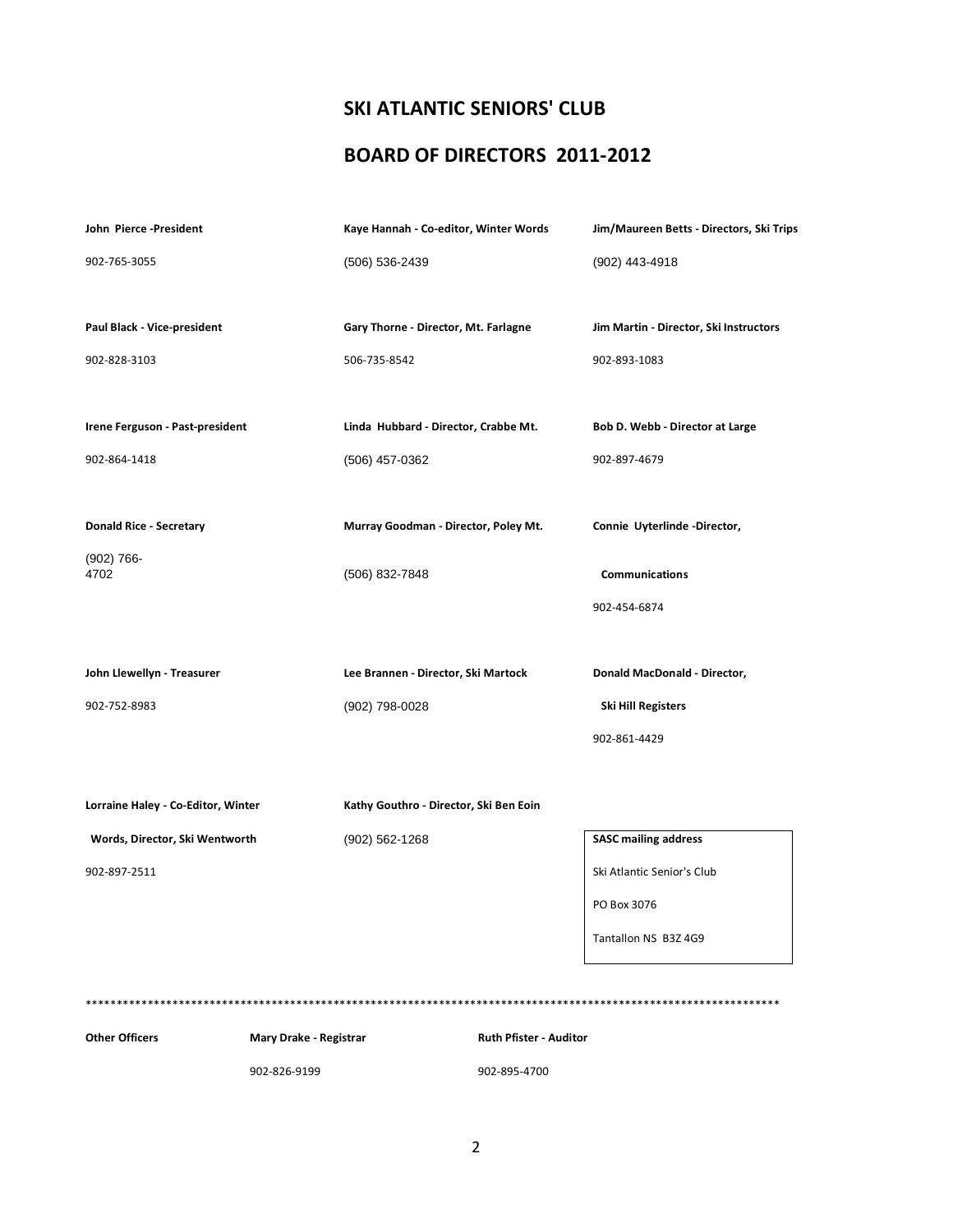## **TENTATIVE KELL ANTOFT DAYS**

| <b>Ski Wentworth</b>   | <b>January 19</b>  |
|------------------------|--------------------|
| <b>Ski Martock</b>     | <b>January 25</b>  |
| <b>Ben Eoin</b>        | <b>February 15</b> |
| <b>Poley Mountain</b>  | <b>February 22</b> |
| <b>Crabbe Mountain</b> | <b>February 23</b> |
| <b>Mont Farlagne</b>   | <b>February 24</b> |

#### **News from the Hills**

**Poley Mountain** has made the following changes for the 2011/2012 season.

- -Lighting of Goldielock's Trail
- The hill will be open on Monday nights

-Apline Lift will operate 7 days a week…Mon.- Fri. 11 to 4, Sat./Sun. 10 to 4.30

-Added 30 new HDK Permanent Snow Guns that are able to operate at marginal temperatures. They are located on the Chute.

-Expanded parking facilities and larger Rental Fleet

-Expanded both Guest Services and Snow School trailers.

**Ben Eoin** will be open every day this season 9 to 5, Sun. 12 to 5.

## **Known Equipment Swap Days:**

| Crabbe Mountain | October 29  | Wentworth        | Nov. 26  |
|-----------------|-------------|------------------|----------|
| Poley Mountain  | November 5  | <b>Martock</b>   | Nov. 26  |
| Mont Farlagne   | November 19 | <b>Brookvale</b> | Nov. $5$ |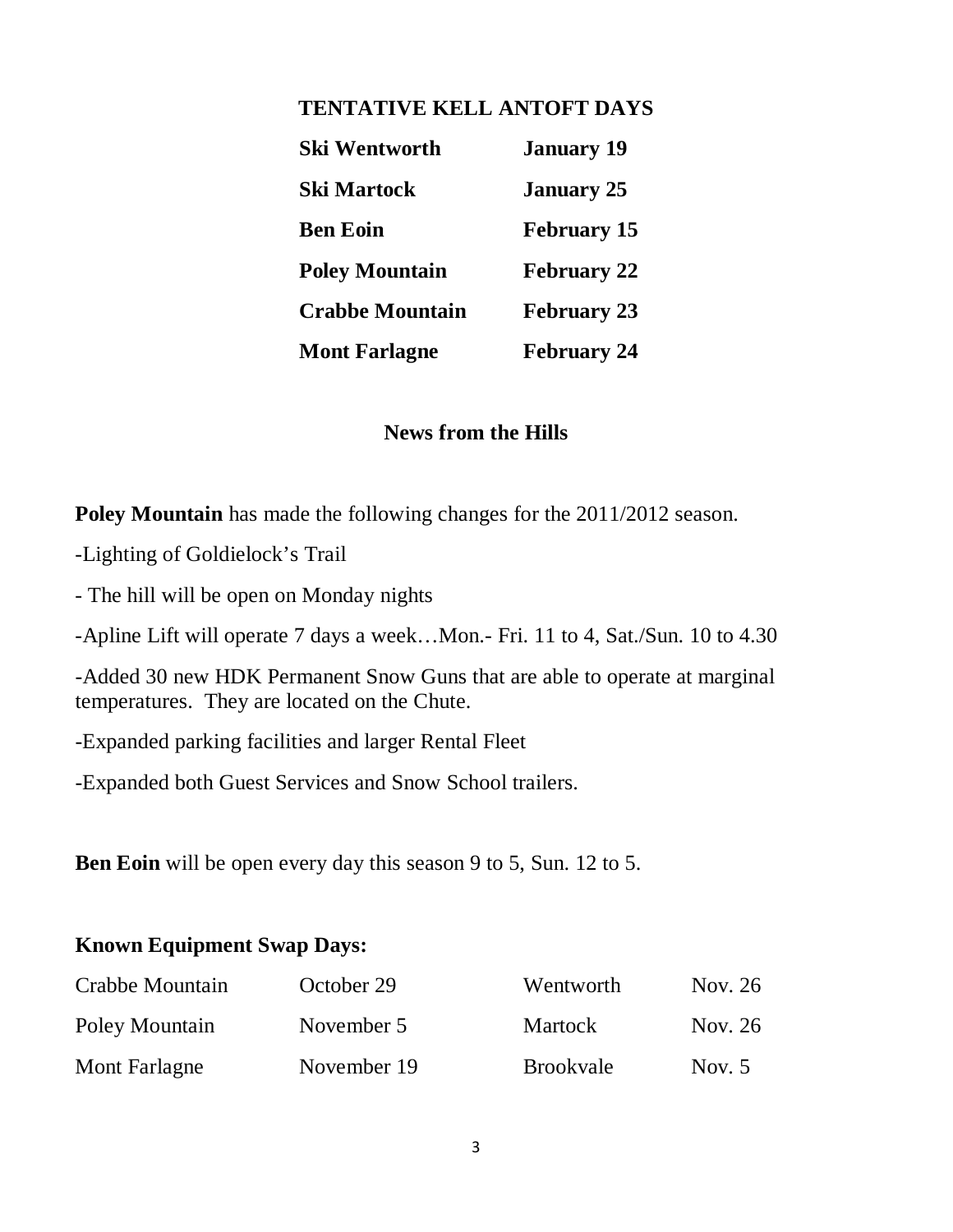# **S.A.S.C. INSTRUCTORS**

| Ski Poley     | Gerry Doyle, Sandy Hogan                   |
|---------------|--------------------------------------------|
| Ski Crabbe    | Ray Kaine, Tony Little                     |
| Mont Farlagne | Lloyd Gagnon, Gary Thorne                  |
| Ski Martock   | Johanna Redden                             |
| Ski Ben Eoin  | Les Elworthy, Jim Vern Walsh, Jim Melanson |
| Ski Wentworth | Dan Stewart, Jim Martin                    |

# **Ski Tip - - Is It Time To Replace Your Ski Helmet?**

To answer this question, get out your helmet, take out any removable liners and inspect the helmet.

You should replace the helmet if there are any cracks in the plastic shell or to the foam liner.

If you have had a serious impact to your helmet then replace it immediately. The foam liner of your helmet absorbs impact but can only do this once. The foam becomes compressed during an impact but does not rebound to its original condition.

If your helmet is very old, say more than 10 years old then probably it's a good idea to replace it. There is no fixed time for this, some manufacturers suggest replacement as early as 3 years, others say longer. And finally, has your helmet design gone out of style and if so then maybe its time for it to go. After all, we all want to look cool on the slopes.

Always remember, a good looking helmet will take 10 years off your image, not to mention, protecting you from impact and keeping you warm.

Jim Martin, SASC Instructor

Wentworth

#### **CONGRATULATIONS SHEILA REEVES!**

**Last winter the SASC Board conducted a survey promising that participants would be included in a draw for a free skiing membership for 2012. The draw was made at the Annual General Meeting in June. The lucky winner is Sheila Reeves of Sydney, NS.**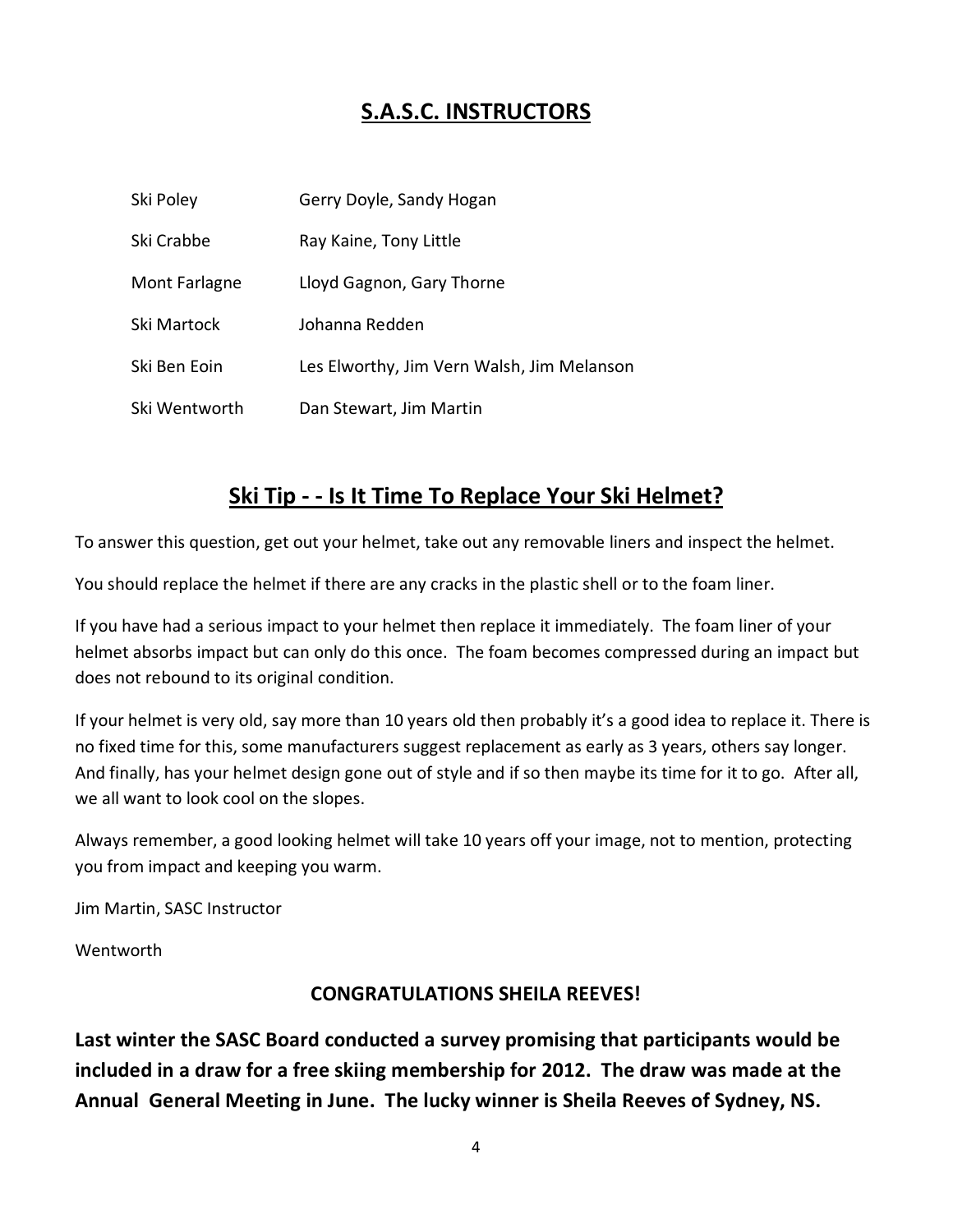## **SASC Golf Tournament**

The Annual SASC Golf Tournament was hosted by the Lakes Golf Club in Ben Eoin on September 15 with a good participation from off Island SASC members. Fortytwo of our members golfed while additional members came to the supper afterwards . The weatherman cooperated and we had glorious Cape Breton weather on one of the most scenic golf courses in Atlantic Canada. The organizing committee under the direction of Les Elworthy and including Roger Reid, Fraser Kennedy, Kathy Gouthro, Kaye Mooney and Reg O'Neil did a terrific job and ensured that everyone had an enjoyable time and left with a nice prize. The staff of the Lakes Golf Club had the course in great shape and served a delicious meal to conclude the festivities.

#### **Name Tags**

New members receive a free name tag with their membership. Any member can order additional name tags by calling the Registrar, Mary Drake, 902-826-9199

\$7.95 ea. with 2 metal push pins, or

\$9.95 ea. with magnetic holder

#### **Agreement With Mark's Work Warehouse**

Ski Atlantic Seniors' Club is pleased to announce purchases from Mark's Work Warehouse may be embroidered with the SASC logo for a nominal fee (just \$5.25 to \$5.75). **Present your SASC membership card at any Mark's Work Warehouse and give the SASC account number #00245384**. Most purchases will receive a 10% discount. Individual orders may be made, with the exception being ball caps which must be ordered in lots of 12 or more. The embroidery machines must be reconfigured to embroider them. Anyone wishing to order a ball cap for \$4.99 plus embroidery and shipping fees, please email Irene Ferguson **(john\_irene\_ferguson@yahoo.ca)** These ball caps are very nice and are similar to those available two years ago.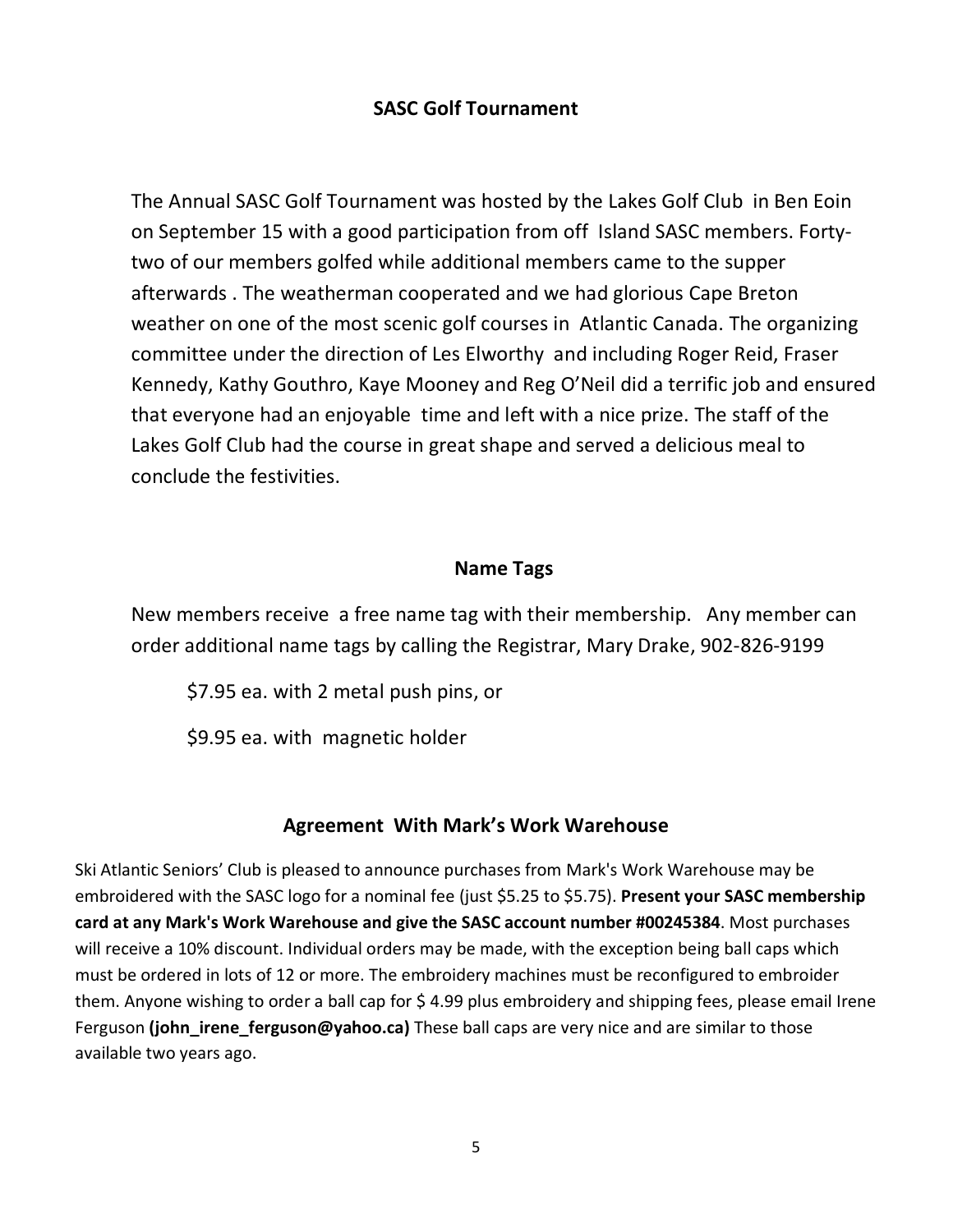#### **SKI ATLANTIC SENIORS CLUB 2012 SUGARLOAF TRIP**

**Where:** Sugarloaf Ski Resort , Sugarloaf Maine **When:** Sunday February  $5<sup>th</sup>$  to Friday February  $10<sup>th</sup>$  2012.

#### **Package Description:\**

Sugarloaf Mountain Hotel 5 Full days of skiing Monday to Friday 5 Breakfasts Monday to Friday 5 Suppers Sunday to Thursday Welcome reception **Monday** evening New skis door prize at Monday evening event Complimentary ½ day of skiing on Sunday starting at noon **Amenities: ( visit sugarloaf.com for further description of hotel)**

Health Club, Spa,Sauna and Fitness Area Daily Ski lessons and Mountain Tours Rooms include wet bar,mini-fridge, coffee maker and microwave

#### **Pricing( US\$ per person):**

| Single: $$962 (US$)$                  | Triple: $$616$ (US\$) |
|---------------------------------------|-----------------------|
| Double: \$702 (US\$)                  | Quad: \$572 (US\$)    |
| Non-Skiers will pay \$100(US\$) less. |                       |

**Please fill out the Application below and return before November 25th with a deposit for 50% of the total due. Final payment due January 12th 2012. The deposit is non-refundable for cancellation within 4 wks of arrival. No refunds for cancellation within 2 wks of arrival.**

**Cheques should be made out to Ski Atlantic Seniors Club (US\$) and sent to Jim Betts at 40 Chartwell Lane,Halifax NS, B3M 3W6.**

**For any further information or questions we can be reached at 902-443-4918 Or [betts@eastlink.ca](mailto:betts@eastlink.ca)**

#### **APPLICANT**

|                                                | Postal Code _________ |                                    |
|------------------------------------------------|-----------------------|------------------------------------|
| Phone Number _____________________________     |                       | Skier Non-Skier Mem#               |
|                                                |                       | Skier __ Non-Skier ___ Mem# _____  |
|                                                |                       | Skier __ Non-Skier ___ Mem #_____  |
| Note: Roommates are applicants responsibility. |                       | Skier __ Non-Skier ___ Mem# ______ |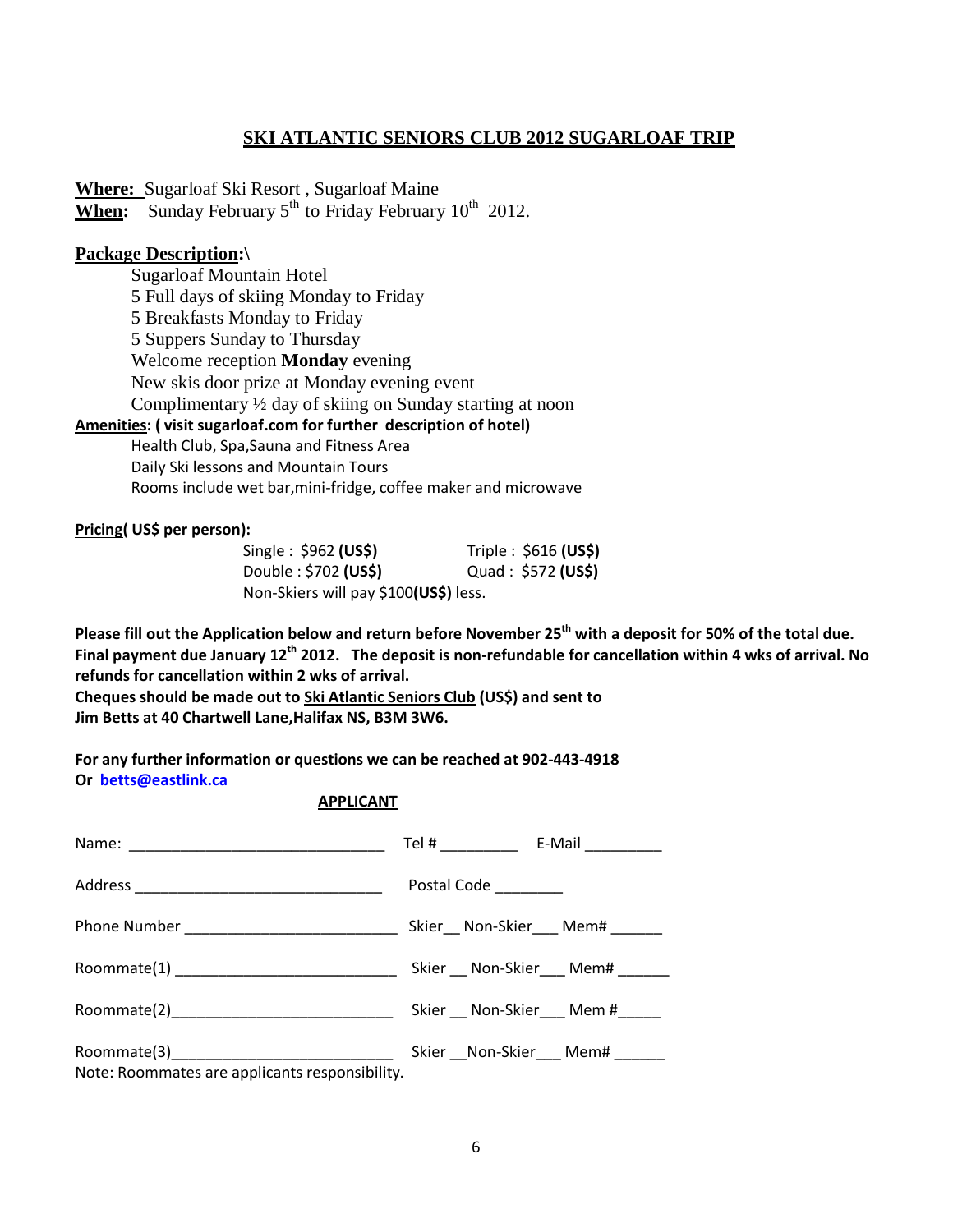## **SKI ATLANTIC SENIORS' CLUB 2012 BRETTON WOODS TRIP**

Once again SASC is offering a SKI TRIP to beautiful Bretton Woods at the Mt Washington Hotel site from Sun Mar 4 to Fri Mar 9, 2012. We have arranged accommodation at the cozy Bed & Breakfast located just to the left of the big hotel. The B&B is a perfect location for our group as there are two large living rooms (with a bar) on the main floor – great for après ski or evening gathering for card playing, etc. A daily full breakfast is included in the room price. They have offered us one free gift – a draw for dinner for two at the Mt Washington Hotel. (Draw to be carried out after all applications are in).

Costs are extremely reasonable and include accommodation, full breakfast and lift tickets or cross country skiing.

|        | 5 nights | Per person |  |
|--------|----------|------------|--|
| Single | 1022.95  | 1022.95    |  |
| Double | 1121.05  | 560.03     |  |
| Triple | 1340.95  | 446.98     |  |
| Quad   | 1560.85  | 390.21     |  |

Includes resort amenity fee (\$20.00 value) which provides:

Resort shuttle service Morning coffee and newspaper In-room high speed internet access Valet Parking Access to all resort fitness centres and pools (the heated outdoor pool is fabulous) Free local and toll free calls.

(Cont'd)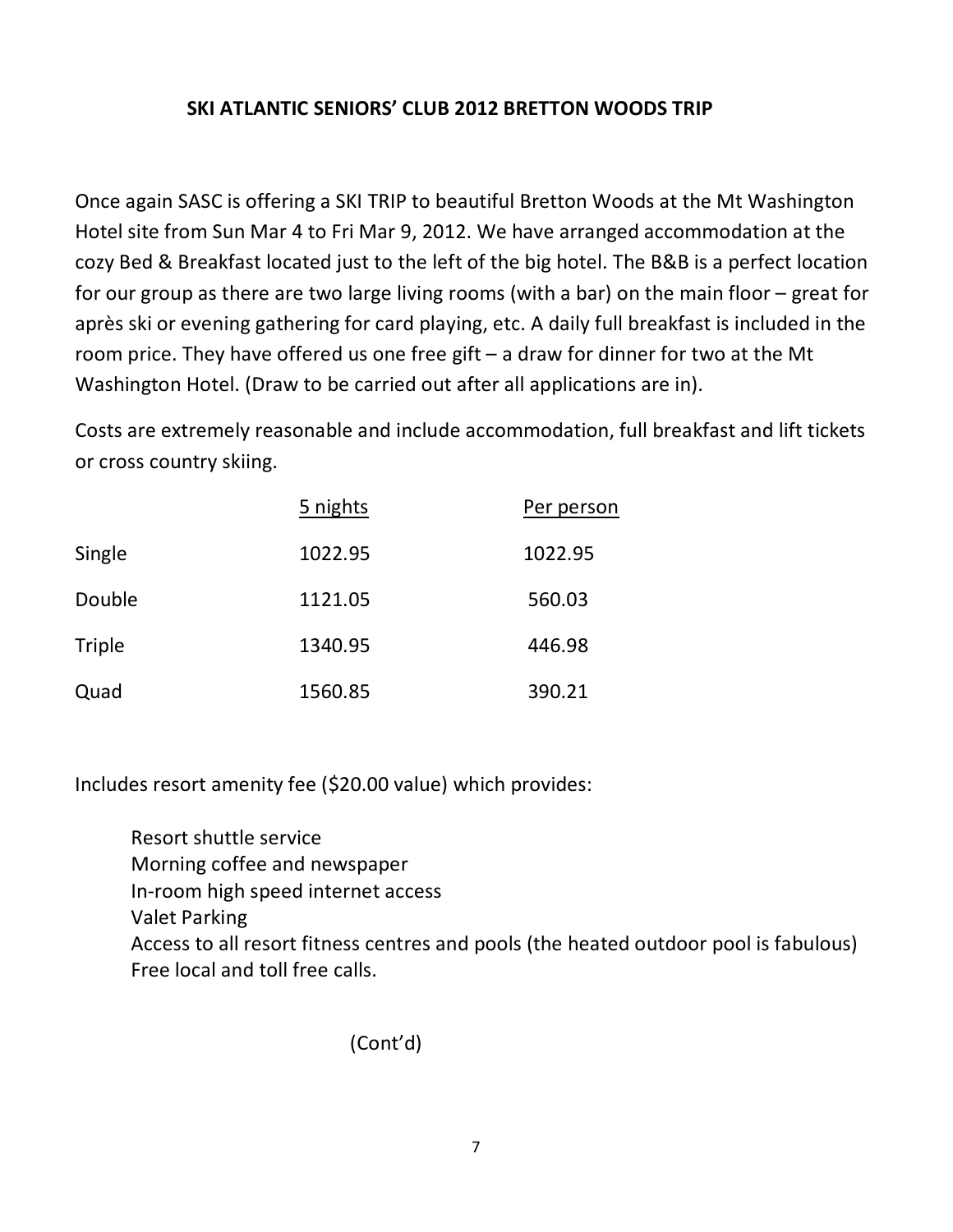**Reservations: Dial 1-800-843-6664. Identify yourself as a member of the Ski Atlantic Seniors' Club. You must reserve by Fri., Feb.3. Once you have reserved please contact Lorraine Haley with the following info: name, address, phone no. and e-mail (if applicable).**

### **Lorraine Haley – 902-897-2511 or les.haley@ns.sympatico.ca**

Dinners are available on site at:

- 1. The dining room (jackets required in the evening) at Mt Washington reservations req'd.
- 2. Stickney's Restaurant at The Mt Washington Hotel casual dress but reservations recommended.
- 3. Rosebrook Bar at Mt Washington Hotel appetizers and light fare.
- 4. Princess Lounge at Mt Washington appetizers and light fare.
- 5. Bretton Arms Inn Dining Room reservations required
- 6. Fabyan's Station original train station casual fare.

## Off Site

Pizza Shop – 5 km west of hotel Irving station – all kinds of hot take outs In Jackson/North Conway - 30 min away all kinds of restaurants and great shopping.

The Cave – is a pub in the Mt Washington Hotel open for drinks &

Dancing at 9 pm.

Once again I hope to arrange an optional group dinner at the hotel or in North Conway.

Questions – call Lorraine Haley at 902 897 2511 or e-mail [les.haley@ns.sympatico.ca](mailto:les.haley@ns.sympatico.ca)

If you have cross country friends bring them along as there are 100 km of Nordic Trails. The Nordic Centre is located just in front of the Mt Washington Hotel.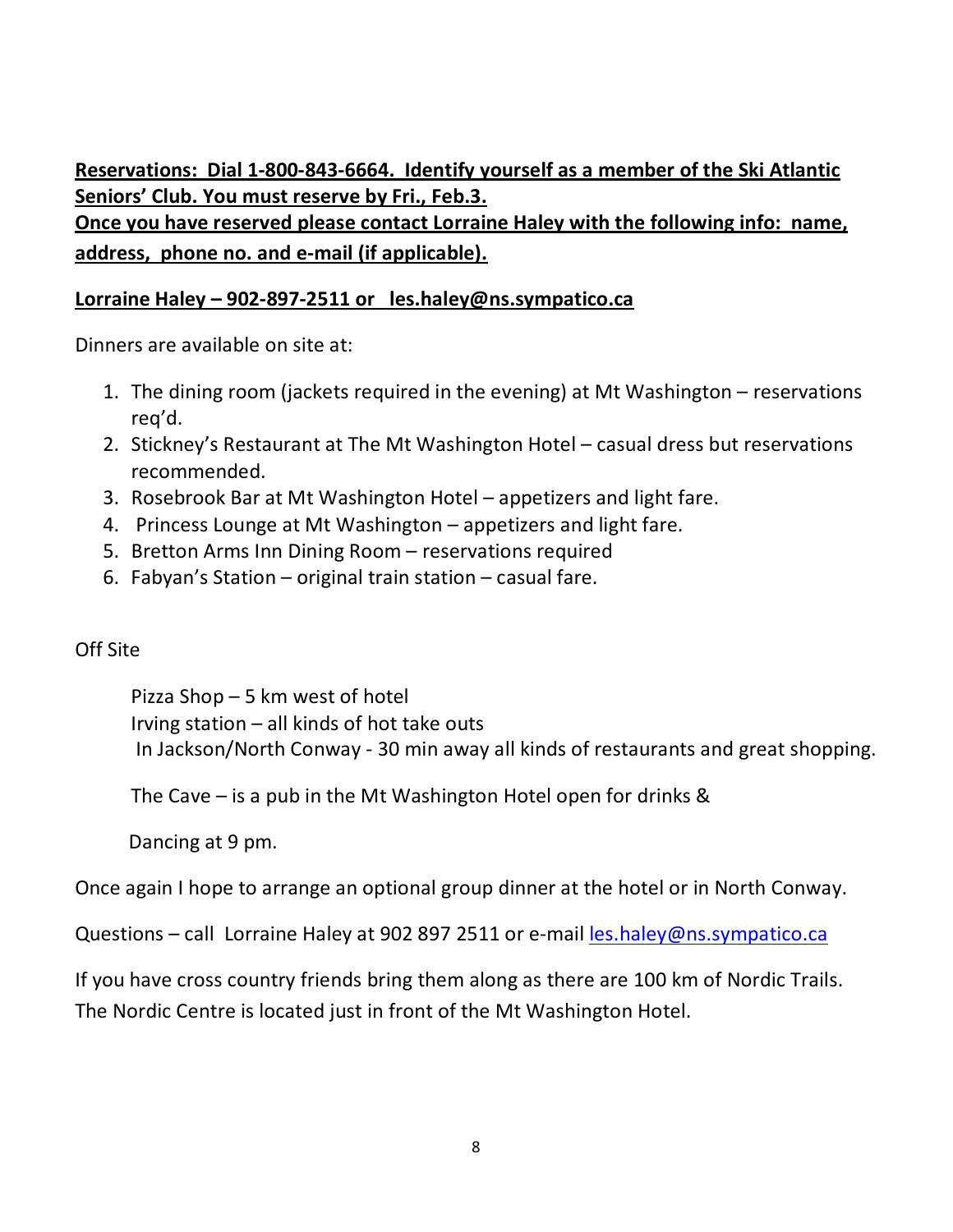**New Member: Yes\_\_\_\_\_ No\_\_\_\_\_ (**New members will receive a nametag**)** 

# **Ski Atlantic Seniors' Club 2011 – 2012 Membership Applicatio**n

|              |                                                                                                                                                                                                                                                                                                                                                                                                   |                                                          |                                                                                    | <b>PHONE</b>                                                                                                                                                                                                                            |
|--------------|---------------------------------------------------------------------------------------------------------------------------------------------------------------------------------------------------------------------------------------------------------------------------------------------------------------------------------------------------------------------------------------------------|----------------------------------------------------------|------------------------------------------------------------------------------------|-----------------------------------------------------------------------------------------------------------------------------------------------------------------------------------------------------------------------------------------|
|              | <u> 1989 - Johann Barbara, martxa alemaniar arg</u><br><b>ADDRESS</b>                                                                                                                                                                                                                                                                                                                             |                                                          |                                                                                    |                                                                                                                                                                                                                                         |
|              |                                                                                                                                                                                                                                                                                                                                                                                                   |                                                          |                                                                                    |                                                                                                                                                                                                                                         |
|              |                                                                                                                                                                                                                                                                                                                                                                                                   |                                                          |                                                                                    |                                                                                                                                                                                                                                         |
|              | SASC Newsletter, Winter Words, is available on our website - www.sasc.chebucto.org                                                                                                                                                                                                                                                                                                                |                                                          |                                                                                    |                                                                                                                                                                                                                                         |
| $\mathbf{L}$ | (Canadian Funds) of \$15.00.                                                                                                                                                                                                                                                                                                                                                                      |                                                          |                                                                                    | I hereby apply for a Membership Card, which entitles me to attend Club events such as Kell Antoft<br>Days, Golf Days, Annual General Meeting and Ski Trips. Enclosed is the annual membership fee                                       |
| $\Box$       | <b>OR</b><br>I hereby apply for a Membership Card (Skiing) which gives me membership in SASC and entitles me to<br>ski at participating ski hills in Nova Scotia, New Brunswick and Prince Edward Island during the 2011-<br>2012 season. Enclosed is the annual fee (Canadian Funds) of \$200.00. (Note: This fee consists of<br>\$15.00 for club membership and \$185.00 for a ski membership.) |                                                          |                                                                                    |                                                                                                                                                                                                                                         |
|              |                                                                                                                                                                                                                                                                                                                                                                                                   |                                                          |                                                                                    | I enclose a recent photo (about 30 x 45 mm/1 x 1.5 in.) (i.e. Driver's License / Passport size)                                                                                                                                         |
|              | For the skiing membership; I certify that I am 65 years of age or over;                                                                                                                                                                                                                                                                                                                           |                                                          |                                                                                    |                                                                                                                                                                                                                                         |
|              |                                                                                                                                                                                                                                                                                                                                                                                                   | $.$ OR                                                   |                                                                                    |                                                                                                                                                                                                                                         |
|              | That I am retired from full-time employment and that I am 55 years of age or over.                                                                                                                                                                                                                                                                                                                |                                                          |                                                                                    |                                                                                                                                                                                                                                         |
|              | below).                                                                                                                                                                                                                                                                                                                                                                                           |                                                          |                                                                                    | I hereby agree to abide by the Constitution and By-laws of Ski Atlantic Seniors' Club and by signing below I have<br>indicated that I have read and agree to Section 10 relating to the exclusion of liability (see the reverse side or |
|              |                                                                                                                                                                                                                                                                                                                                                                                                   |                                                          |                                                                                    |                                                                                                                                                                                                                                         |
|              | Mail application, payment and photo to:                                                                                                                                                                                                                                                                                                                                                           |                                                          |                                                                                    |                                                                                                                                                                                                                                         |
|              | <b>SKI ATLANTIC SENIORS' CLUB</b><br>P.O. BOX 3076<br>TANTALLON, NS B3Z 4G9                                                                                                                                                                                                                                                                                                                       | For registration questions:<br>Mary Drake (902) 826-9199 | For information on Club activities:<br><b>Connie Uyterlinde</b><br><b>Bob Webb</b> | (902) 454-6874<br>(902) 897-4679                                                                                                                                                                                                        |